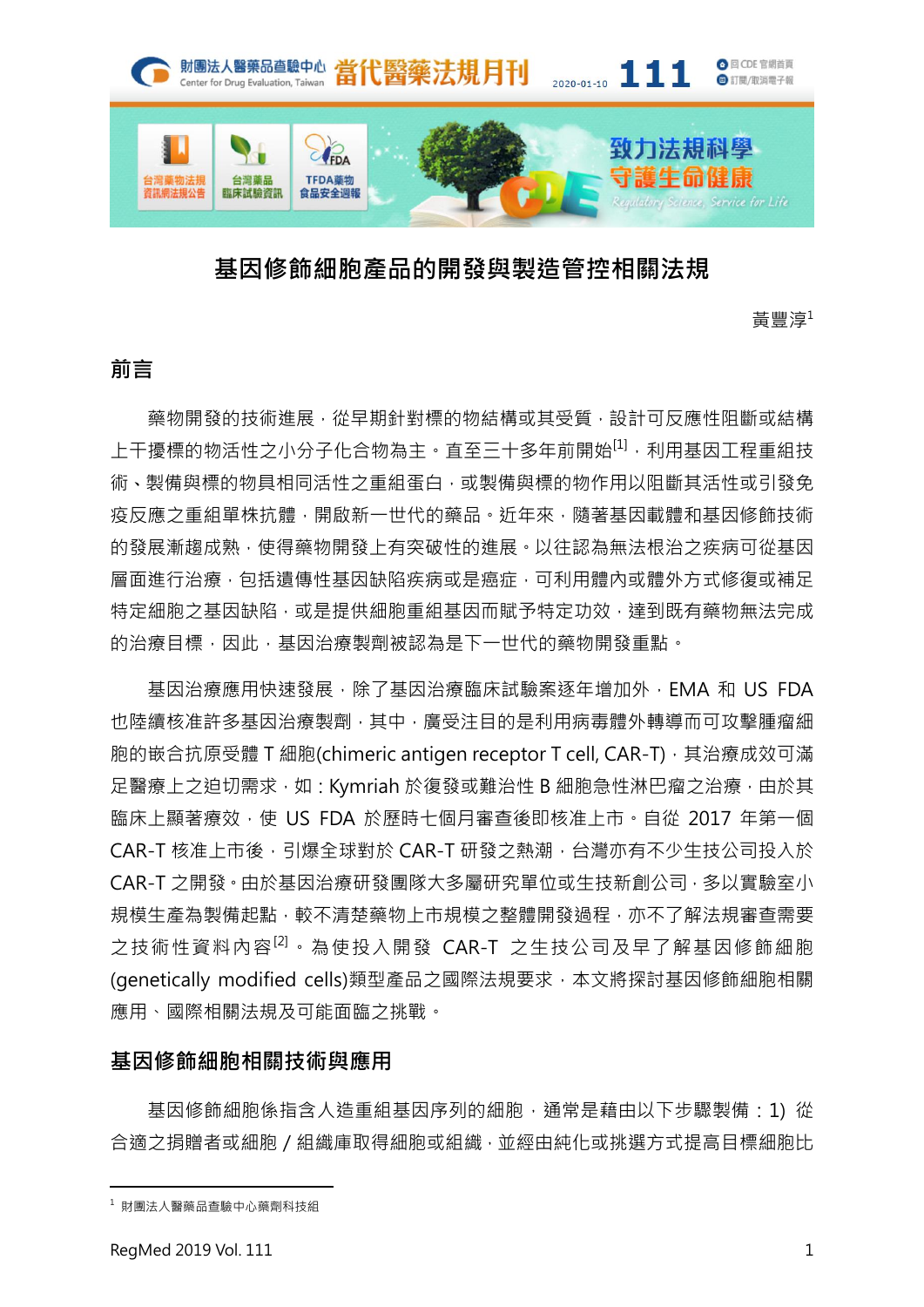

率;2) 透過培養或活化來擴增以達到預期的細胞數;3) 利用合適載體或特定技術將目 標基因送入細胞中進行基因修飾;及4) 基因修飾後的細胞會進行培養擴增之後續製程、 調配製劑或冷凍儲存等。細胞製程須經由適當評估與設計,使基因修飾細胞能符合預期 之整體特性,可依據臨床適應症、作用機轉、基因修飾目的以及基因修飾技術,選擇合 適之修飾基因、基因傳送/修飾系統和細胞種類來設計基因修飾細胞的產品輪廓。

選擇修飾基因時,依臨床適應症和基因修飾目的,大致上可分為六類<sup>[3-4]</sup>:1) 修復 /再生:基因修飾細胞用於填補或補充基因缺陷所造成之疾病,例如先天免疫缺陷之病 人, 取出病人造血幹細胞(hematopoetic stem cell, HSC), 於體外將缺陷基因補足或修 復,使基因修飾的細胞可產生正常免疫功能,再回輸病人體內以補充有功能免疫細胞。 另外,亦有用於心肌梗塞或硬骨修復的基因修飾細胞開發;2) 癌症治療:基因修飾細 胞可靶向並毒殺腫瘤細胞或作為腫瘤疫苗以提升攻擊癌細胞之免疫能力,例如經基因修 飾使免疫細胞表現嵌合抗原受體(chimeric antigen receptor, CAR), 透過 CAR 蛋白可 標的於特定抗原並攻擊癌細胞;3) 感染性疾病治療:基因修飾細胞可直接攻擊病原體, 或是透過基因修飾而免於病原體攻擊,例如造血幹細胞剔除 CCR5 受體後,可免於 HIV 病毒之感染;4) 免疫調節:基因修飾細胞用於調控或影響免疫活性,例如基因修飾之 免疫細胞表現 PD-1 (programmed cell death protein 1)蛋白以抑制免疫反應;(5) 自 殺基因:使基因修飾細胞中帶有自殺基因,並於特定條件下啟動以殺死該細胞,例如: 異體移殖產生移植攻擊宿主疾病(araft-versus-host disease, GvHD)時,可誘發自殺基 因將移殖之基因修飾細胞移除;及 6) 製備多能幹細胞:基因修飾細胞會重編程 (reprogramming)形成誘導性多能幹細胞 (induced pluripotent stem cell, iPSC), 例 如人類纖維母細胞轉導 Oct4、Sox2, Nanog 和 Lin28 四個轉錄因子基因後形成 iPSC, 並進一步誘導分化成多巴胺能細胞 (dopaminergic neuron cells)以治療帕金森氏症。

細胞來源可為自體或是同種異體,一般認為異體來源細胞會有排斥反應或產生 GvHD 之風險,故須進行人類白血球抗原(human leukocyte antigen, HLA)之配對。 但可選擇排斥反應風險低之間質幹細胞 (mesenchymal stem cell, MSC)或產生 GvHD 風險低之自然殺手細胞(natural killer cells, NK cells)作為異體治療的細胞種類,另外, 亦有開發通用(universal) T 細胞<sup>[5]</sup>的應用。基因修飾細胞所選用之細胞類型, 通常會與 預期開發之臨床適應症有關,依治療適應症可分為三類:1) 單基因缺陷之遺傳性疾病: 為使基因修飾細胞能長期且持續於體內達到治療效果,會以自體幹細胞為基因修飾的目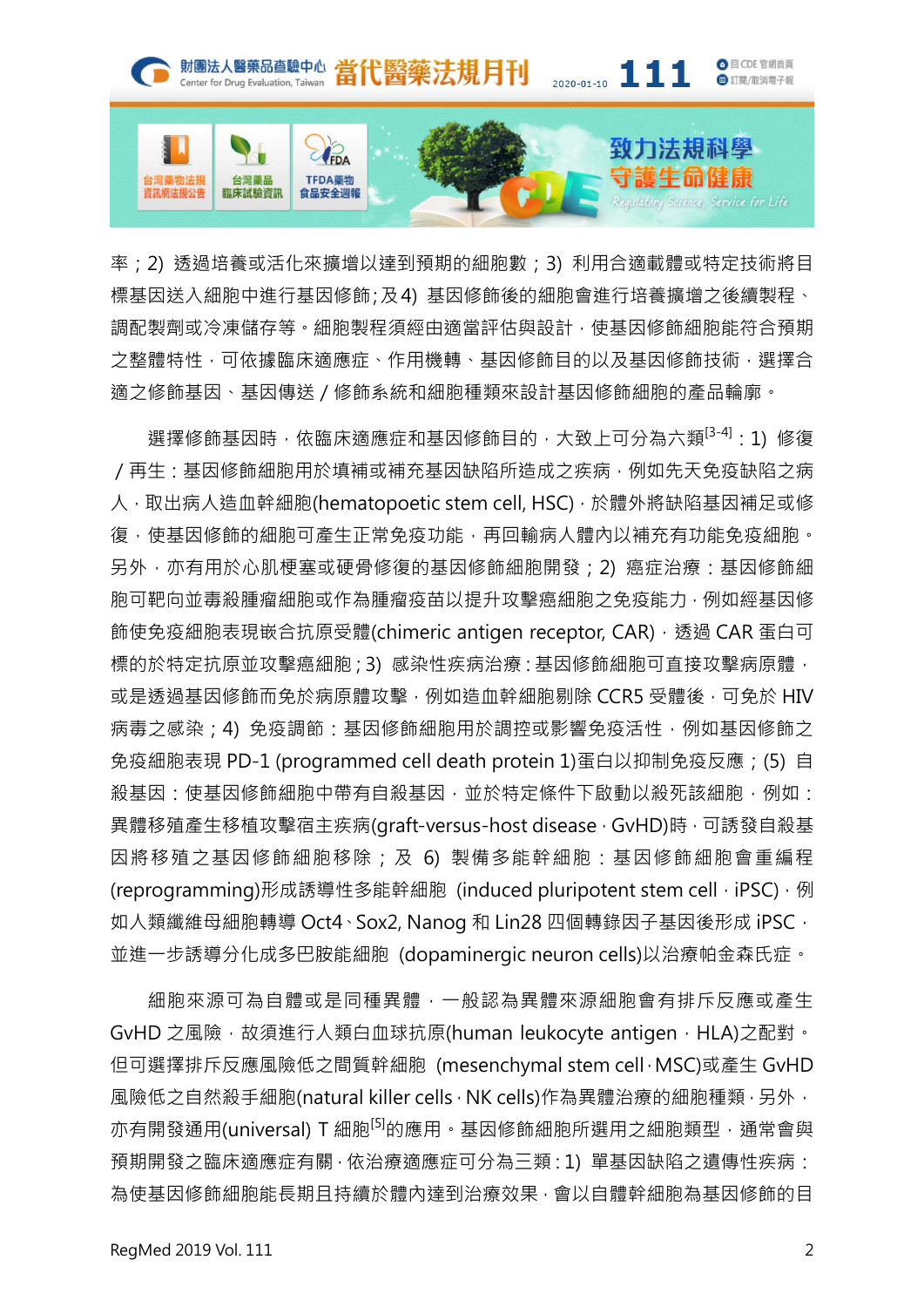

標細胞,如: MSC 或 HSC 等; 2) 細胞免疫治療: 須藉由活化免疫系統達到治療感染 性疾病或癌症之目的,故須用免疫系統之細胞進行基因修飾,如:T 細胞、NK 細胞、 樹突細胞 (dendritic cell, DC)或巨噬細胞等; 及 3) 特定組織之修復: 針對須要修復之 組織類型,以相對應之細胞類型進行基因修飾,如:軟骨細胞、心肌細胞或成骨細胞等。

基因修飾/傳送系統可分為病毒型基因載體(vector)、非病毒之載具 (carrier)或利 用物理/化學特性將修飾基因核苷酸或質體送入細胞中。為使修飾基因嵌入修飾細胞之 基因體中,以達到長期之臨床治療效果,通常會選擇反轉錄病毒(retrovirus)或慢病毒 (lentivirus)作為病毒載體之骨架,病毒載體在裝載修飾基因後,利用病毒轉導細胞之特 性,將修飾基因送入細胞並嵌入基因體,使細胞表現該修飾基因。另外,亦可利用細胞 穿透胜肽 (cell-penetrating peptide, CPP) 、電穿孔 (electroporation) 、脂質體 (liposome)或脂聚合物(lipopolymer)等試劑或方法,將帶有修飾基因之核苷酸或質體 送入細胞中。非病毒載體技術在早期往往因轉染效率不佳,或無法長期作用而遇到瓶頸, 但已有新的技術可解決此議題,如:利用自然界跳躍子(transposon)機制,可使裸露 DNA 嵌入基因體中而具有長期表現治療效果,像是睡美人(sleeping beauty)跳躍子或 PiggyBac 跳躍子等; 亦可利用支架 / 基質相關區域(scaffold / matrix associated regions)序列<sup>[6],</sup>使送入的質體較穩定且長時間表現修飾基因。另外,亦有新穎之基因 編輯技術(gene editing technology)可進行原位基因修飾,主要利用核酸酶在標的基因 位置剪切出雙股斷裂(double-stranded break),再利用哺乳類細胞 DNA 修復系統進行 基因之插入、剔除或置換。目前最熱門的技術是 CRISPR-Cas9 (clustered regularly interspaced short palindromic repeat / CRISPR- associated 9 nucleases), 然而, 此技術仍有脫靶效應(off-target effect)的風險<sup>[7],</sup>可能造成基因永久性的影響。故若使 用此基因修飾系統時,必須使用剪切位高度正確性(high-fidelity)之 CRISPR-Cas9, 亦 須確認無任何脫靶效應(off-target effect)所造成的不正確編輯,以減少雖基因修復但造 成更多基因異常的可能性。

## 國際法規單位對基因修飾細胞的認定

基因修飾細胞包含細胞和基因修飾兩大部分,各國對於細胞治療製劑或基因治療製 劑皆有明確的定義,但基因修飾細胞之認定,究竟屬於基因治療製劑或是細胞治療製劑 則仍有爭議。我國衛福部於 107 年發佈之「再生醫療製劑管理條例草案」, 定義基因治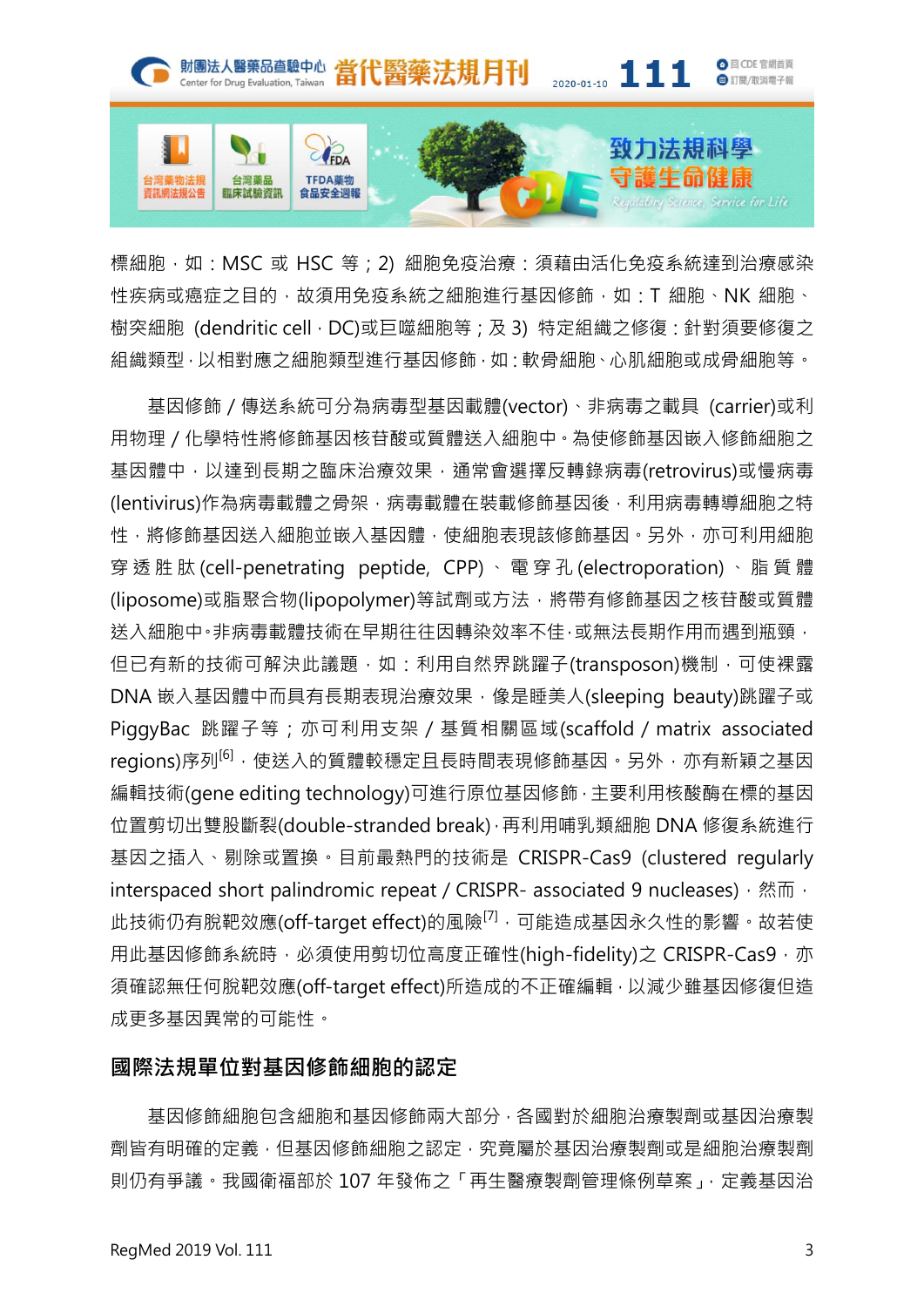

療製劑為:「以治療或預防人類疾病為目的,使人體內含有重組基因者」。US FDA 將基 因治療製劑定義為:「All products that mediate their effects by transcription or translation of transferred genetic material or by specifically altering host genetic sequences.」,並且進一步說明<sup>[8]</sup>基因治療之作用機轉,可包括:正常基因取代導致疾 病基因、移除功能失常之致病基因或送入新/修飾過之基因來治療疾病。而基因治療製 劑的類型可為質體 DNA、病毒載體、細菌載體、基因修飾技術和基因修飾細胞等[8-9]。 EMA 對基因治療製劑的定義則為:「(a) It contains an active substance which contains or consists of recombinant nucleic acid used in or administered to human beings with a view to regulating, repairing, replacing, adding or deleting a genetic sequence; (b) Its therapeutic, prophylactic or diagnostic effect relates directly to the recombinant nucleic acid sequence it contains, or to the product of genetic expression of this sequence.」<sup>[9],</sup>並且特別說明治療感染性疾病之疫苗不 屬於基因治療製劑的範疇。根據以上定義可歸納出,「基因治療製劑的重組基因須改變 宿主原有基因序列,或須透過序列轉錄轉譯之產物,對預期適應症達到治療目的一換 句話說,重組基因如非直接改變基因序列或非直接與治療目的之作用機轉相關者,不屬 於基因治療製劑。

EMA 特別發佈「Reflection paper on classification of advanced therapy medicinal products  $J^{[10]}$ , 說明先進治療產品(advanced therapy medicinal products, ATMP)分類的認定方式,其中有兩個例子與基因修飾細胞相關。其一,樹突細胞於體外 以電穿孔方式送入重組 mRNA, 此 mRNA 會轉譯出腫瘤細胞特有抗原, 將樹突細胞回 輸癌症病患體內後,可誘導產生抗腫瘤細胞的免疫反應。EMA 認為該 mRNA 是製備樹 突細胞過程中的一個中間物,回輸病人時該 mRNA 已經無殘留或含量相當低,雖 mRNA 轉譯後改變了細胞表徵(phenotype),但並未改變細胞的基因型(genotype),故此送入 重組 mRNA 之樹突細胞被認定為細胞治療製劑。另一個例子,基因修飾 T 細胞帶有外 源胸苷激酶(thymidine kinase)基因,用於造血幹細胞異體移植後輔助重建免疫系統之 目的,而此外源胸苷激酶基因係作為自殺基因,在異體移植後發生 GvHD 時,可給予 ganciclovir 來移除此基因修飾 T 細胞。由於此外源胸苷激酶基因修飾並非直接與輔助 重建免疫系統之治療目的有關,故 EMA 認為此基因修飾 T 細胞屬於細胞治療製劑。但 EMA 特別解釋,雖特定基因修飾細胞不屬於基因治療製劑,但仍須考量基因修飾的技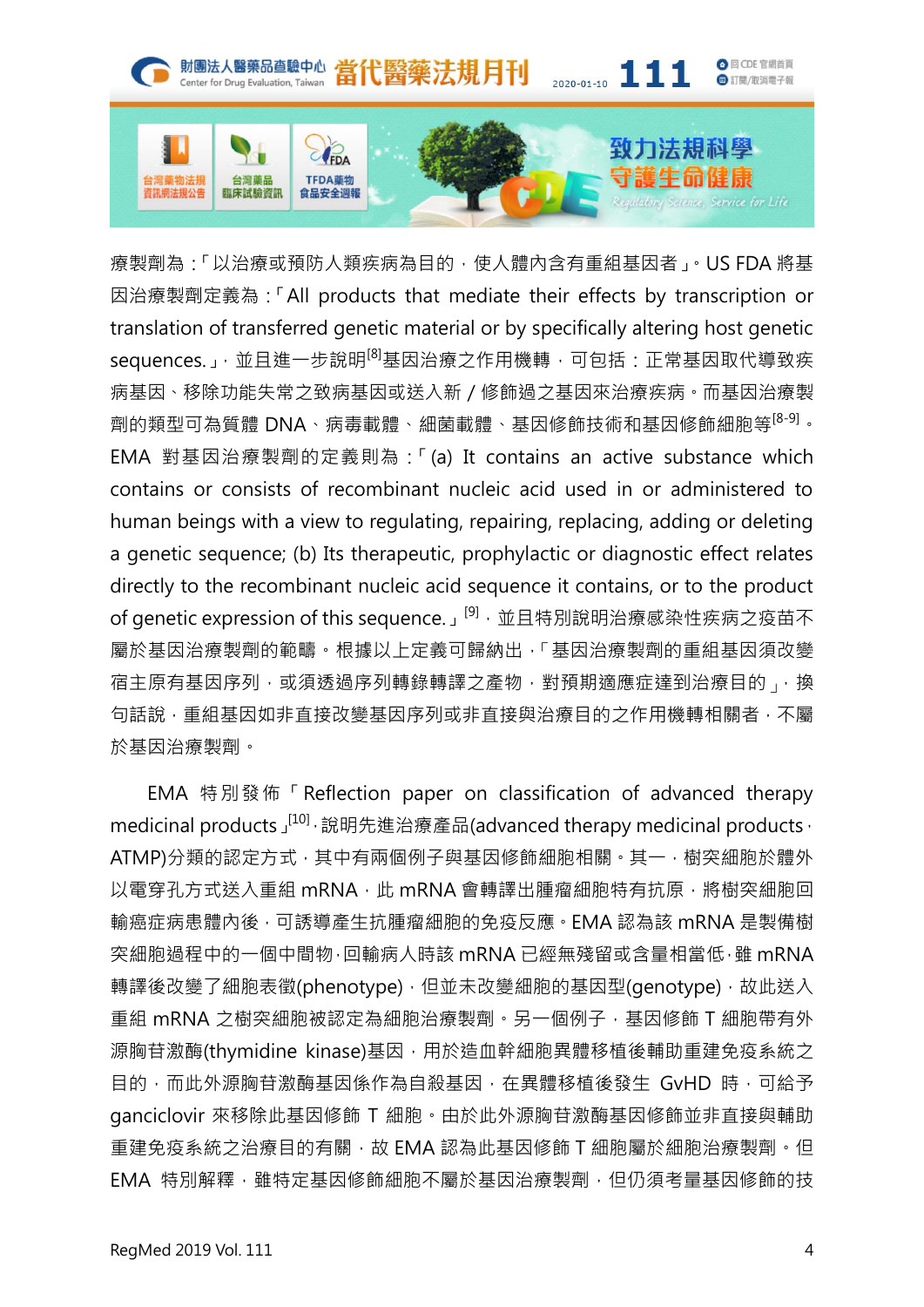

術風險,遵照基因治療製劑的審查原則與法規要求,不因其分類而免除基因修飾技術上 應有之科學性考量。是故,不論基因修飾細胞被分類為細胞治療製劑或基因治療製劑, 於科學審查上,均會依據基因修飾細胞之製程方法,就產品特性、製造(如:基因修飾) 技術原理、人為操作的改變程度、改變持續性、作用機轉、體內分佈/持續性/清除、 治療後可逆性等來考量可能之安全性風險。

## 基因修飾細胞相關法規

原則上,基因修飾細胞之細胞部份應參照我國公告之「人類細胞治療產品臨床試驗 申請作業與審查基準」[11],基因部份可參考我國公告之「基因治療臨床試驗基準(草案)」 [12]。由於目前基因修飾細胞大多利用病毒載體來進行基因修飾,故亦可參考醫藥品查驗 中心發佈之「病毒載體之基因治療產品於化學製造管制研發策略指導原則」[13]。

至於基因修飾細胞相關國際法規,US FDA 和 EMA 因應再生醫療領域快速發展, 陸續發佈指引,讓此領域之新興產業了解法規要求的技術性資料內容。2018 年,US FDA 更新兩篇基因治療相關的指引草案,於其中一篇指引:「Chemistry, manufacturing, and control (CMC) information for human gene therapy investigational new drug applications (INDs)」<sup>[9],</sup>要求申請臨床試驗之資料整理,須依照通用技術文件 (common technical document, CTD)之格式準備,並於各 CTD 段落說明技術細節以 及各階段所執行的品質管控。此指引納入體外轉導(染)之基因修飾細胞,以及基因編輯 技術的內容,申請者須針對修飾基因、基因修飾/編輯技術、基因修飾細胞提供完整的 資訊,除了提供原有基因治療製劑之製造管制資料外,應有細胞製程管制、基因修飾製 程管制、基因修飾後的製程管制、及基因修飾細胞規格與方法等資料。另外, US FDA 針對嵌入性病毒載體之安全性檢測發佈指引:「Testing of retroviral vector- based human gene therapy products for replication competent retrovirus during product manufacture and patient follow-up」<sup>[14],</sup>若使用反轉錄病毒進行細胞體外 基因修飾,須於反轉錄病毒載體、製備載體之最終生產細胞(end of production cells, EoPC)以及體外轉導細胞等三階段,以適當且具足夠靈敏度之分析方法進行檢測,並且, 確保每個劑量下含具複製能力反轉錄病毒 (replication competent retrovirus)之數目 須小於 1。

EMA 特別針對基因修飾細胞發佈指引,並於 2018 年更新指引草案:「Guideline on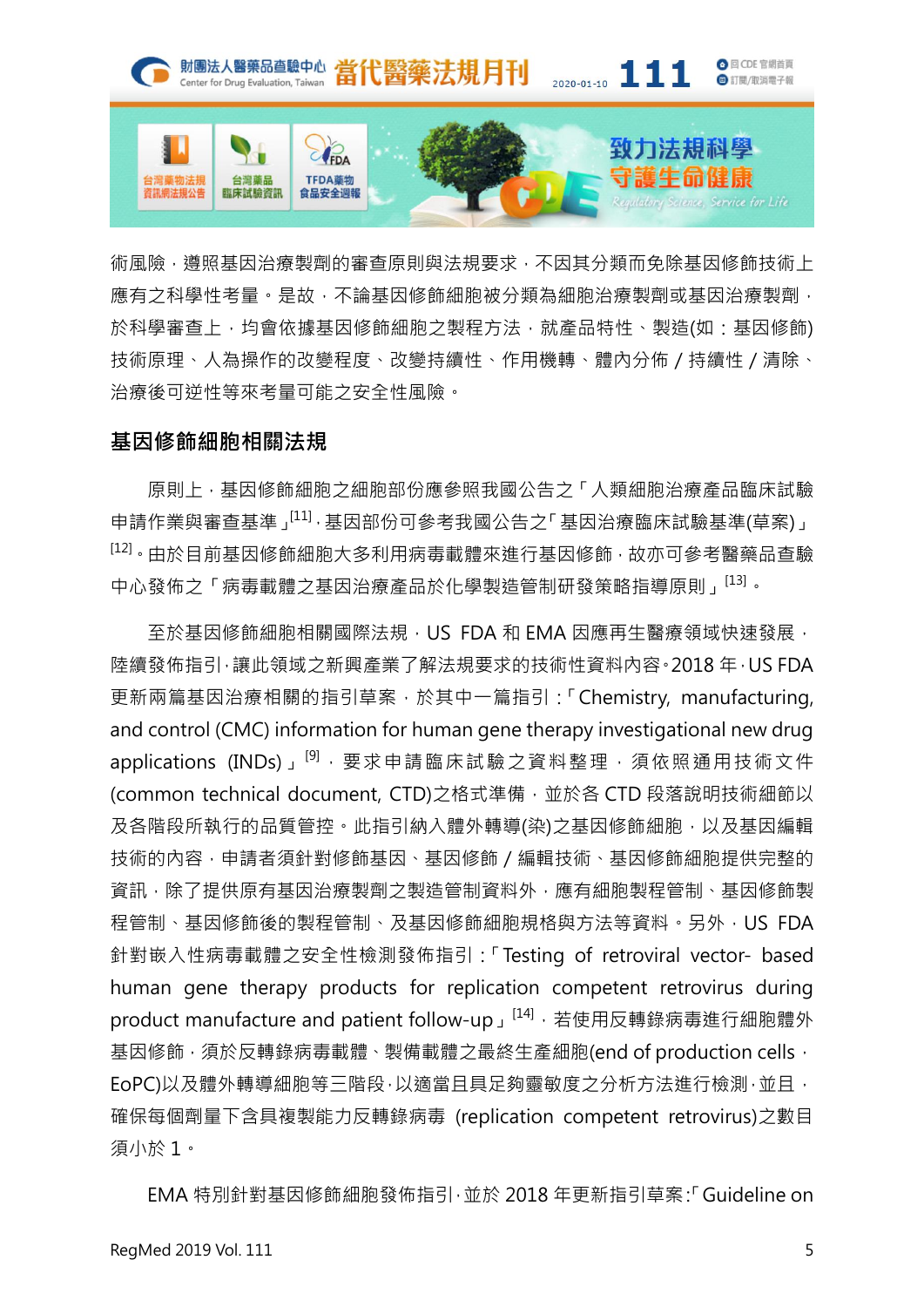

the quality, non-clinical and clinical aspects of medicinal products containing genetically modified cells」<sup>[15],</sup>此指引適用所有基因修飾細胞,包括基因治療製劑或 細胞治療製劑(如:細胞中帶有與作用機轉無關之自殺基因)或其他製程目的 (如:製備 誘導性多能幹細胞)之基因修飾,亦適用於各種基因修飾技術,如:病毒載體、非病毒 載體和基因編輯技術。指引提出基因修飾細胞應根據細胞來源、載體種類和基因修飾技 術、製造程序、非細胞組成(若有使用)以及治療方法等考量可能的風險,並且,由於不 同基因修飾細胞類型對病人所造成之風險程度不同,故須以多因子風險基礎研究 (multifactorial risk-based approach)探討每個案件之情況(case by case basis)。EMA 進一步於 2019 年初,發佈先進治療產品於臨床試驗階段之法規要求的指引草案:

「 Guideline on the quality, non-clinical and clinical requirements for investigational advanced therapy medicinal products in clinical trials」<sup>[16]</sup>, 要求應 以通用技術文件建橫送件資料,品質相關之技術性資料須依試驗中藥品文件 (investigational medicinal product dossier, IMPD)之要求編撰,隨著探索性到療效驗 證之臨床試驗過程,試驗中藥品文件應逐漸豐富,並可反應當下對產品特性的瞭解與累 積的製程生產經驗。此指引特別說明基因修飾細胞屬原料藥(drug substance), 其起始 物除了未修飾細胞、病毒 / 非病毒載體、用於基因修飾之核酸 / 蛋白外, 亦包括用來製 備病毒載體、質體、重組蛋白或重組核酸的成分(如:細胞或質體),從生產起始物之細 胞庫即須符合 ATMP 優良製造規範(good manufacturing practice, GMP)的一般原則。 這兩篇 EMA 公告指引內容,從製程與製程中管制、起始物與物料管制(細菌 / 細胞 / 病 毒庫系統及其品質管制)、關鍵步驟與中間物之管制、製程評估與確效、製程開發(效能 提昇和比較性試驗)、產品特性分析(物化性質、生物活性與功效特性、純度與不純物)、 規格、分析方法和批次分析等,說明應提供的資訊與管制要求。其中,針對利用病毒載 體進行基因修飾之細胞,於進入臨床試驗前,須有經確效具靈敏度之分析方法,於病毒 載體階段和基因修飾細胞製備階段,確認無具複製能力病毒 (replication competent virus)之存在。

## 已核准之基因修飾細胞產品

目前全球已有五個基因修飾細胞產品核准上市(表一),此五個產品在歐盟均有核准 紀錄,並且皆以罕藥認定(orphan drug designation)途徑取得上市許可,而須每年更 新產品安全療效資訊直至蒐集到足夠療效證據為止。其中,MolMed 公司在整體評估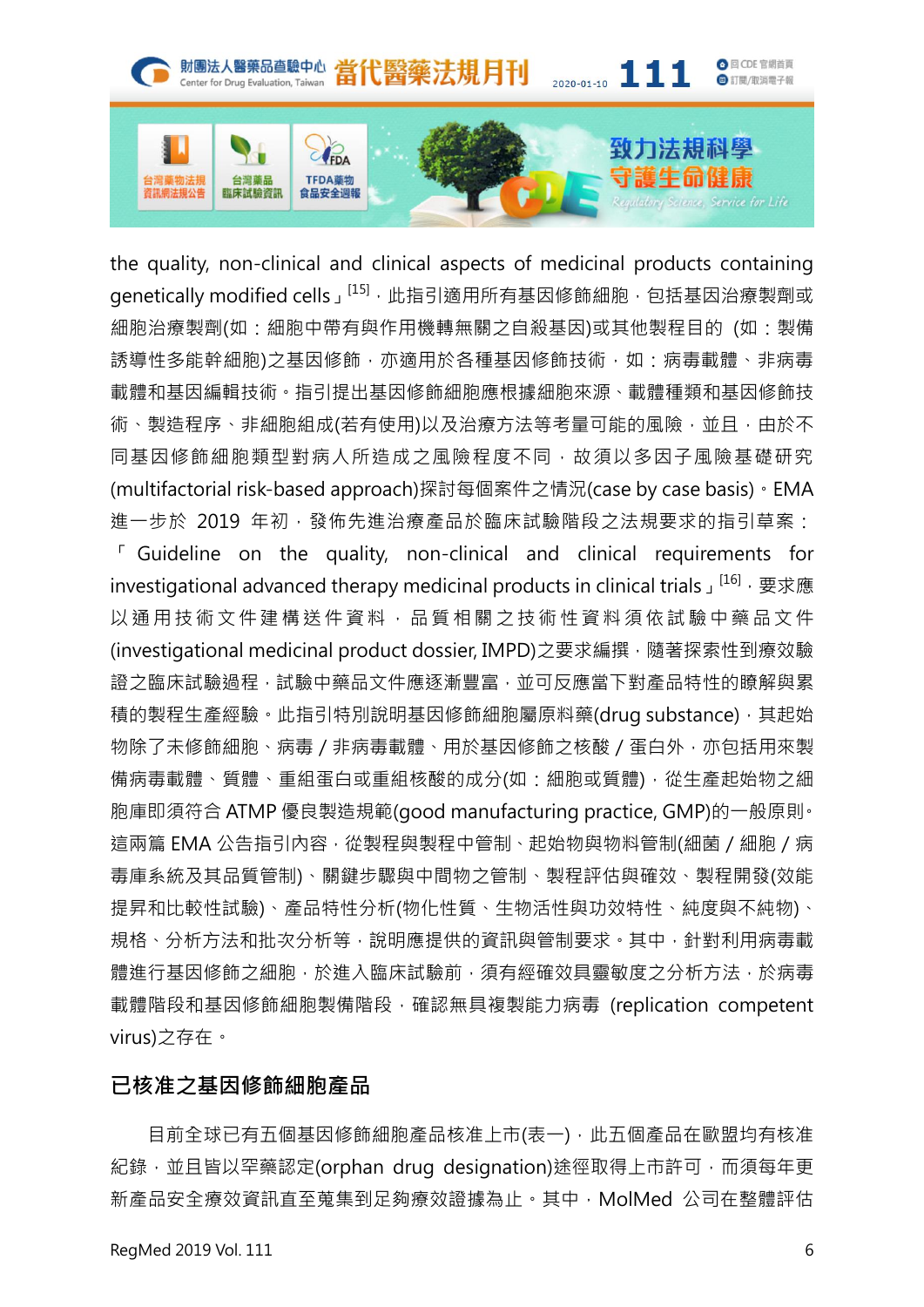

Zalmoxis 的上市後計畫之期中分析結果後,主動於 2019年10月撤回 Zalmoxis 之上 市許可,因此,目前僅剩下四個基因修飾細胞產品。

| ั∟∿<br>□这  久  仁 之 壬 〓   ッ ホiァ ハ  曲 ハし            |                                                                               |                    |                                                                            |                |
|--------------------------------------------------|-------------------------------------------------------------------------------|--------------------|----------------------------------------------------------------------------|----------------|
| Proprietary name                                 | Approved by                                                                   | Company/ institute | Indications                                                                | <b>Vectors</b> |
| Strimvelis (genetically<br>modified CD34+ cells) | EU(2016)                                                                      | GlaxoSmithKline    | Severe combined<br>immunodeficiency                                        | Retrovirus     |
| Zalmoxis (genetically<br>modified T cells)*      | EU(2016)                                                                      | MolMed S.p.A       | Adjunctive treatment in<br>haploidentical HSC<br>transplantation           | Retrovirus     |
| Yescarta (genetically<br>modified T cells)       | USA(2017) / EU(2018) /<br>Canada(2019)                                        | Kite pharma        | Large B-cell Lymphoma                                                      | Retrovirus     |
| Kymriah (genetically<br>modified T cells)        | USA(2017) / EU(2018) /<br>Australia (2018) /<br>Canada(2019) /<br>Japan(2019) | <b>Novartis</b>    | B-cell precurosr acute<br>lymphoblastic leukemia/<br>Large B-cell Lymphoma | Lentivirus     |
| Zynteglo (genetically<br>modified CD34+ cells)   | EU(2019)                                                                      | BlueBird Bio       | Beta-thalassemia                                                           | Lentivirus     |

表一、已獲核准之基因修飾細胞

\*Zalmoxis 已於 2019 年 10 月撤回上市許可

以產品類型論,這五個產品中有四個屬於基因治療製劑,一個屬於細胞治療製劑。 若依治療目的分類,其中二個產品是以修復/再生為目的,係利用自體造血幹細胞作為 修飾細胞、於體外補足缺陷基因後回輸以治療疾病;二個是 CAR 修飾之自體 T 細胞, 用於免疫毒殺癌細胞;一個是帶有自殺基因之異體 T 細胞,用於受試者產生 GvHD 後 可移除該異體 T 細胞。若依基因修飾方法來說,此五個產品中,三個是利用伽瑪反轉錄 病毒(gamma retrovirus)載體,兩個是利用慢病毒(lentivirus)載體,可見目前上市基因 修飾細胞產品,其基因修飾技術以反轉錄病毒載體為主。

# 基因修飾細胞於化學製造管制的概要介紹

以下將以 FDA<sup>[17]</sup>和 EMA<sup>[18]</sup>對慢病毒載體轉導之自體 T 細胞之公開審查報告為範例, 介紹法規單位在基因修飾細胞之製造管制部份的審查重點。將分別針對原料藥(分為基 因治療載體和基因修飾 T 細胞兩部份)和基因修飾 T 細胞成品進行討論。

#### 基因治療載體

此範例的基因治療載體,係以 HIV-1 病毒基因體為骨架所開發的複製缺陷型自滅活 性(self-inactivating, SIN)病毒載體。廠商對 CAR 基因的組成, 包括啟動子等相關基因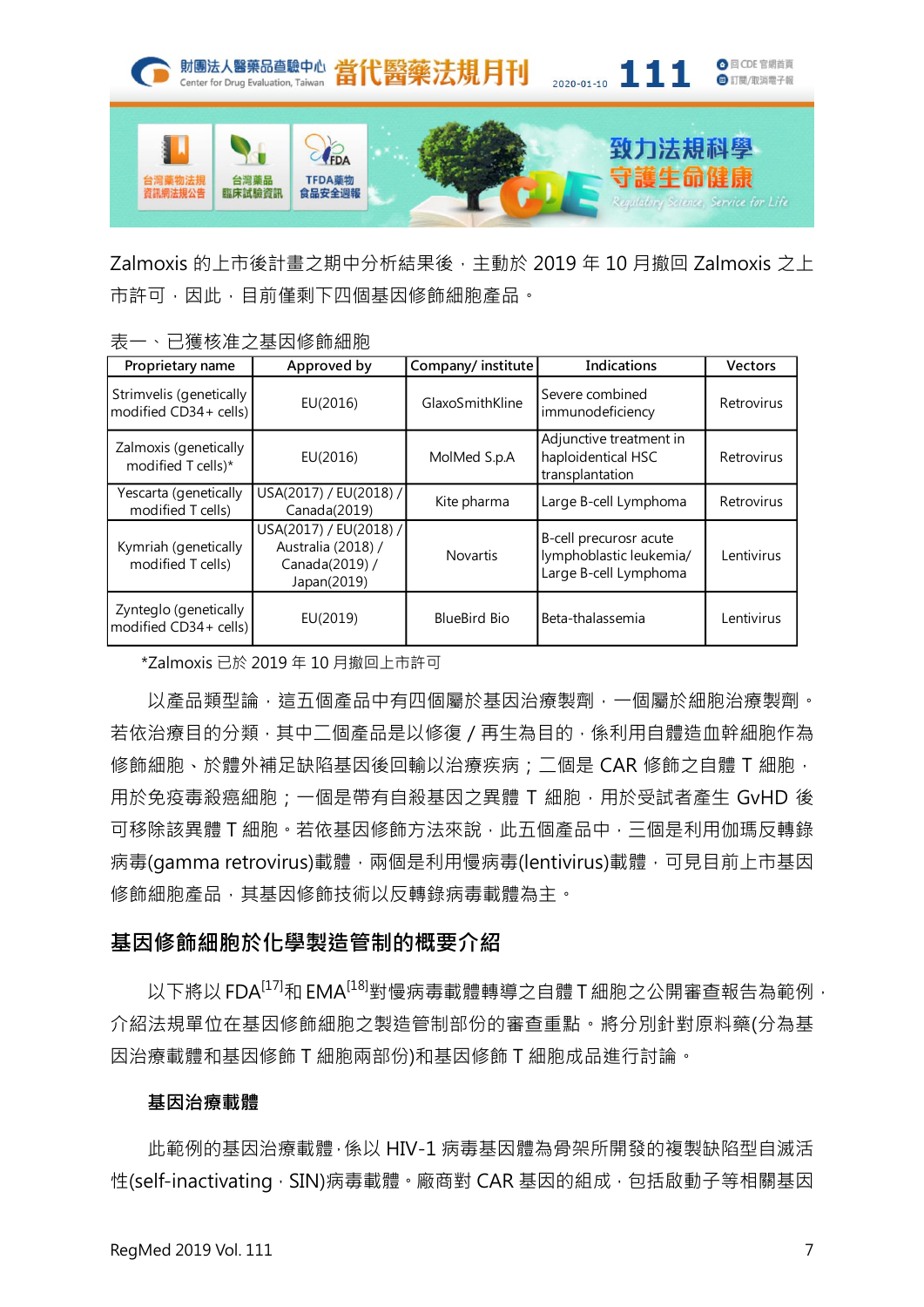

元件提供了完整說明,病毒載體系統的質體組成,以及質體中所有基因元件亦有足夠資 訊。所有質體均以細菌庫系統製備,並有適當的放行管控。而對用於生產病毒載體的細 胞來源,以及細胞庫製備過程亦有清楚交代,除了充分評估該細胞的致瘤性風險外,對 該細胞庫系統有完整的品質檢測,其中,外來病原(adventitious agents)檢測遵照 ICH Q5A 之規定,涵蓋人來源、豬來源和牛來源相關病毒檢測。於製程中使用之生物來源 試劑皆附合適性證明,特別是病毒安全性和 TSE 風險。

病毒載體之製程區分成載體原料藥(vector substance)和載體成品(vector product) 來管控。生產病毒載體的上游製程包括取出工作細胞庫 (working cell bank, MCB)、解 凍細胞、培養放大、轉染質體、誘導和病毒收成,而下游製程則包括過濾、管柱層析和 核酸酶處理等步驟來製備載體原料藥,接著進行無菌過濾、濃縮和充填以製備載體成品。 廠商依據病毒載體製程進行風險評估研究和製程特性試驗,並以表格呈現製程特性範圍 (characterization range)、正常操作範圍(operating range)、已驗證可接受範圍 (proven acceptable range)和訂定臨界度(criticality designation), 其製程確效資料包 括培養、停滯 / 操作時間、主要製程參數、關鍵製程參數、製程中管制、製程中監控和 特性分析等數據,可支持製程與管制具有一致性。針對產品開發過程中質體設計之變更, 廠商利用健康捐贈者的 T 細胞進行質體變更前後的比較性試驗,另外,於產品開發過程 中曾新增載體原料藥製造廠和載體成品製造廠,兩次變更皆進行比較性試驗。

病毒載體之特性分析包括病毒構造、蛋白質體分析、鑑別、病毒顆粒數、病毒力價 (viral infectious titer)和 RNA 完整性、細胞之病毒感染數(multiplicity of infection, MOI)相對轉導效率之研究、產品相關不純物 (如:具複製能力慢病毒等)和製程相關不 純物。載體原料藥和載體成品之放行規格,包括鑑別、含量、純度、不純物(包括具複 製能力病毒)、生物活性、內毒素、無菌性和外來病原檢測,廠商提供批次間之比較性 試驗(涵蓋臨床試驗批次、安定性試驗批次和製程確效批次),並以此比較性結果說明規 格訂定依據。另提供載體原料藥和載體成品之長期安定性試驗結果支持儲存條件下的安 定性。

#### 基因修飾 T 細胞原料藥

本例之大致製程為以白血球分離術取得細胞原料、純化、以病毒載體轉導細胞、待 轉導細胞穩定後移至生物反應器進行培養放大,最後在對培養結束後之細胞進行清洗與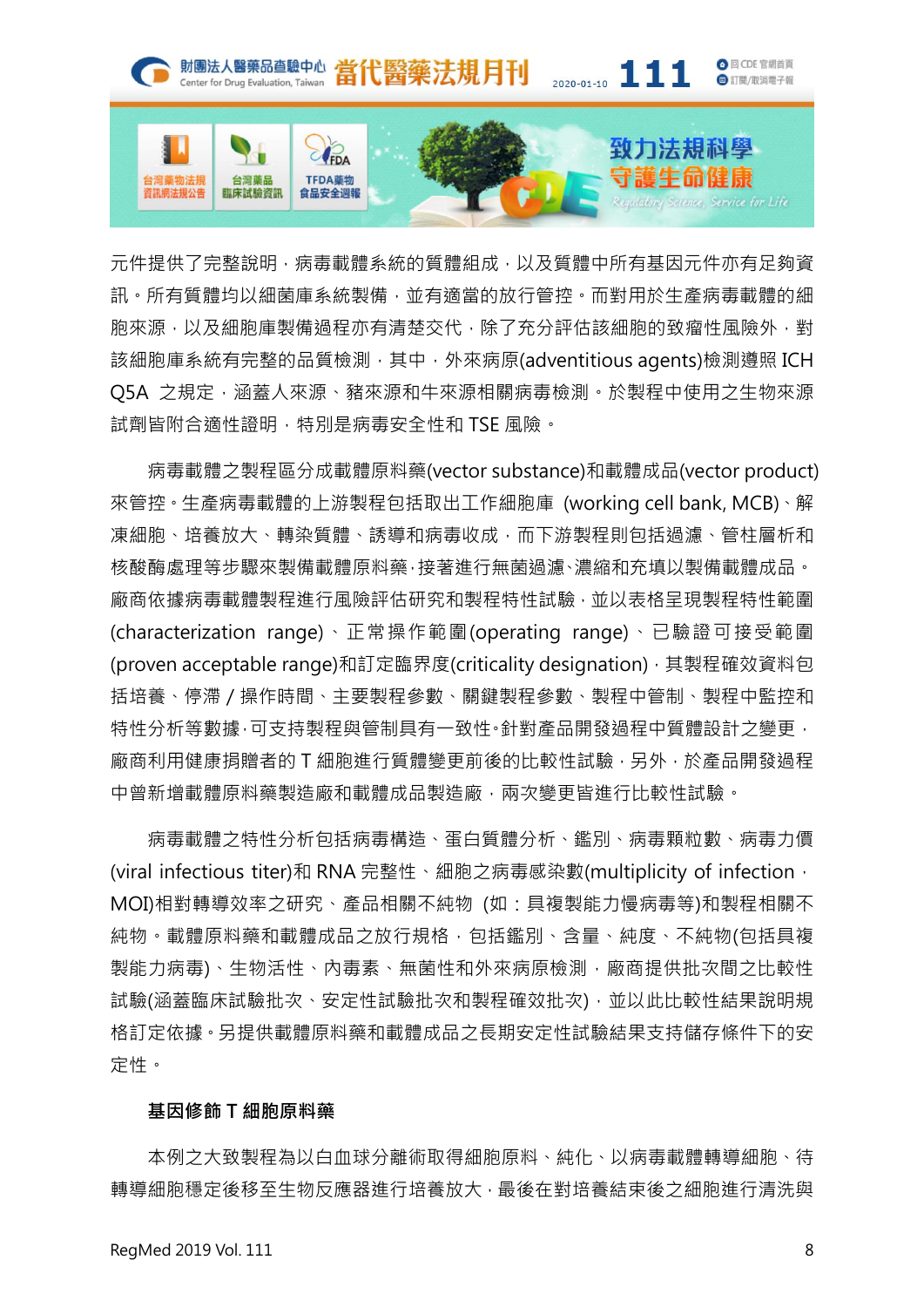

凍存。製程中所有試劑、物料、耗材和培養基組成都有列表說明,並且,物料品質管制 計畫有一定的標準程序,以評估供應商及其材料是否合適。執行白血球分離術之醫療機 構符合認證,並遵照規定之標準進行作業。由於自不同人取得之白血球分離後細胞原料 品質有差異,因此,廠商以各個適應症族群病人的白血球分離後細胞原料,進行批次分 析並探索細胞組成的變異性,據此評估細胞原料之關鍵參數,以設定適當的允收標準。 此外,廠商進行白血球分離後細胞原料的安定性試驗,用以評估包裝系統合適性以及驗 證凍存條件下可保存時間。製程最適化過程,係依製程特性訂定製程參數(包括正常操 作範圍和已驗證可接受範圍),經由製程風險評估確認出高風險的參數,再根據臨床批 次之製程與產品特性資料,評估該參數屬於主要或關鍵參數。至於製程確效,則涵蓋在 兩個製造廠,以兩個適應症族群病人和健康者之白血球分離後細胞原料,所進行的製造 數據,相關數據包括各步驟操作時間、關鍵製程參數、製程中管制 (如:產率和細胞複 製程度(cell population doubling levels))等,所有資料均可支持製程的整體一致性。

對轉導後 T 細胞之特性分析,係以一系列方法學探討細胞組成、CAR 表現和功能 活性。在細胞組成部份,除了分析 T 細胞次族群(包括 CD4/CD8 比率、初始 (naïve) T 細胞、中央記憶(central memory)T 細胞、記憶作用(memory effector)T 細胞)外, 亦 探討是否有免疫衰老(immunosenscence)現象,並評估NK細胞、B細胞之殘留細胞數, 另為避免有 CAR 轉導 B 細胞存在而導致可能的風險, 於規格中管控 B 細胞的殘留細胞 數。在評估基因修飾細胞表現 CAR 狀況時,係以各批次成品中 CAR 表現之存活細胞數 和總細胞數的比值,評估規格所設定之允收標準的合適性。轉導後基因表現之功能活性 評估,則探討轉導後基因嵌入位、確認嵌入基因全長序列,並且深入評估單一細胞之蛋 白質體(proteome)、活性狀態(activation status)和效用功能(effector function)。不純 物部份提供充分的細胞相關不純物和製程相關不純物之評估,以所有臨床試驗批次皆無 檢測到具複製能力病毒,說明沒有因重組產生 VSV-G 假型慢病毒。由於從原料藥到成 品是連續製造過程,故不特別討論原料藥之規格和安定性試驗。

#### 基因修飾 T 細胞成品

成品單位含量(CAR 表現 T 細胞濃度)將視適應症與病人體重作調整,且細胞組成和 細胞總數因個別病人批次而有差異,故每批次生產之成品皆依病人作客製化調整,因此, 病人專屬製劑須附帶該批次中 CAR 表現 T 細胞數和細胞總數之分析數值資訊。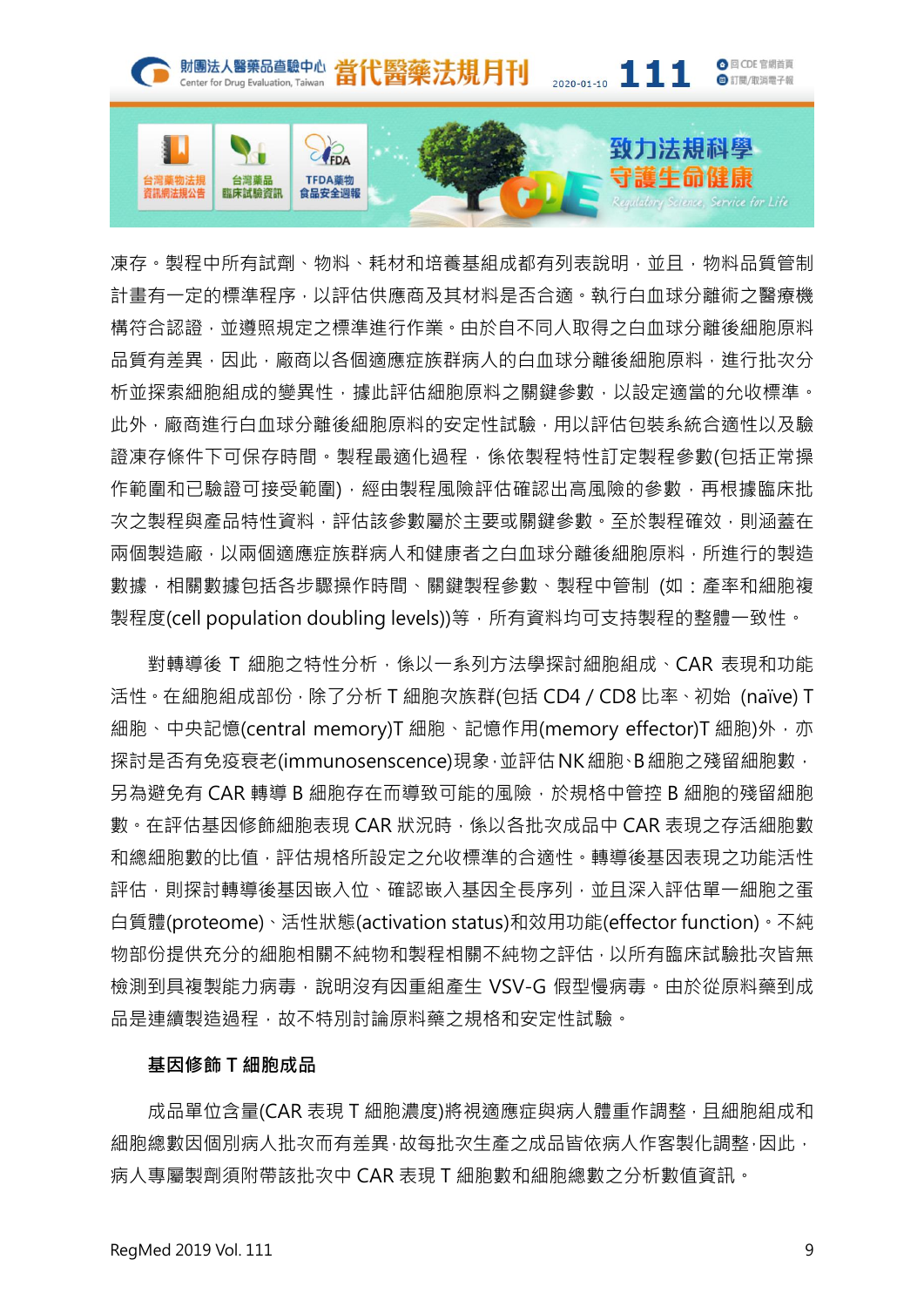

製劑開發的相關資訊,除了臨床開發過程之各個安定性試驗中,評估基因修飾 T 細 胞與選用賦形劑間之相容性(compatibility)外, 特別討論到賦形劑施打於小兒族群的安 全性疑慮,儘管已確認這些賦形劑施打之總量是可接受的,廠商仍將賦形劑可能的不良 反應揭露於產品資訊(如:仿單)中。在對製程開發的風險評估中,廠商確認容器封蓋系 統之可浸出物(extractables) 和可滲出物(leachables)是最高的風險因子, 因此, 以數 個包裝袋進行可滲出物研究,並評估各包裝袋之可滲出物安全性和毒理資訊,挑選最適 合的包裝袋,另外,亦進行包裝完整度試驗(container closure integrity test, CCIT)來 確認容器封蓋系統密封性。

由於原料藥到成品是連續製造過程,故成品製程、製程中管制與製程確效併於原料 藥階段提供。基因修飾細胞成品之規格包括外觀、鑑別、存活率、總(存活)細胞數、存 活 T 細胞比率、修飾基因轉導效率(細胞平均修飾基因組數)、劑量(基因修飾細胞數)、 表現修飾基因細胞比率、作用機轉相關之效價、非預期細胞殘留量、製程不純物殘留量、 具複製能力病毒檢測和其他安全性相關檢測。各檢測之採樣時機和檢品皆具有取樣代表 性,且分析方法皆完成方法確效。各製造廠所有批次之批次分析結果皆符合設定之規格。 所提供之安定性試驗報告和使用中安定性(in-use stability)結果,亦可支持宣稱儲存條 件下的架儲期(shelf-life)和解凍後於室溫可儲存期限。

# 基因修飾細胞發展的挑戰

雖基因修飾細胞修飾和細胞兩部份,但在製程風險評估時,大多認為基因 部份是最關鍵且重要之風險因子。基因部份本身之製程管控複雜,針對基因修飾後細胞 亦須評估基因修飾所產生之品質、安全與效價,因此,應慎重考量選用之基因修飾技術, 以決定基因修飾細胞可能風險以及應執行之管控與評估的程度。目前基因修飾技術仍以 病毒載體為主,開發方向著重於優化病毒載體、探討病毒載體製程效能(如:提升產率 和不純物移除效能)、放大製程與製程模組化等等,此外,開發時須搭配一些關鍵技術 /試劑(如:基因編輯、轉染試劑、病毒質體等)、特殊製程設備 (如:各種製造規模且 可直接轉換製程參數之生物反應器、連續生產技術下即時監控系統、下游純化設備 (系 統模組化整合)等)、週邊支援/配套系統 (如:冷凍保存和運銷配送系統、製程效能研 究與製程優化的知識管理系統等)、與分析技術(包括製程中管制和原料藥/成品規格之 整套分析方法)等。亦有導入 ICH 對品質風險管理與藥品整體開發的概念,納入包括目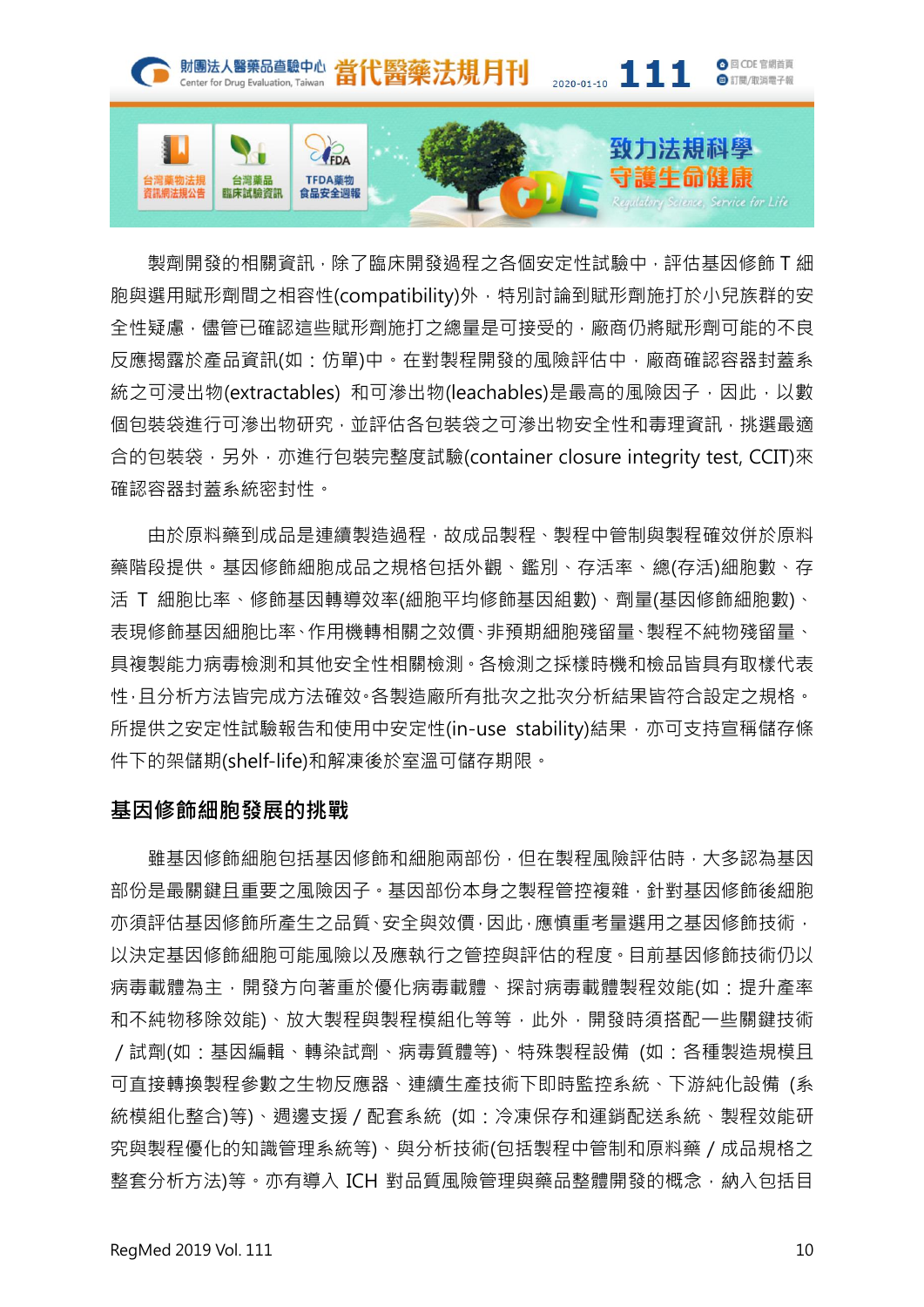

標產品之品質輪廓(quality target product profile, QTPP)、品質設計(quality by design, QbD)、試驗設計(design of experiments, DoE)、關鍵品質參數 (critical quality attributes, CQAs)和關鍵製程參數 (critical process parameters, CPPs)等知 識管理系統,利用科學與統計方法使製程參數與品質特性最適化。

國內在基因修飾細胞上的發展,大多考量開發風險而選擇已上市的產品類型作為開 發標的,然而,在製程開發與品質管制上仍遭遇到相當大的挑戰,主要在宿主細胞、關 鍵試劑、儀器設備、載體製備、製程效能評估(特別針對不純物評估)、試劑套組和安全 性檢測方法等議題: 1) 生產病毒載體之宿主細胞庫系統,應符合 ICH 規定並確保無內 源性或外來病原汙染,通常須尋求適合且可協助完整檢測的檢測單位;2)試劑應有合 適性評估,特別是生物來源相關試劑應有安全性檢測和試劑製備過程評估,須尋找願意 配合提供資料的試劑供應商;3) 進口特殊儀器設備或試劑套組,應確認符合使用目的, 亦確認可取得適當之確效報告;4) 病毒載體須委託 CMO 製備,但國際知名的 CMO 公 司大都製程滿載而需排序等待;5) 製程效能大多著重活性成分之分析,忽略製程相關 不純物和產品相關不純物的評估。原則上,開發廠商應於合適製造階段分析潛在不純物, 方可針對製程效能不足處提出改善的精進措施;及 6) 安全性檢測方法須經過分析方法 確效(如:具複製能力病毒檢測方法),開發廠商須有合適分析方法開發人員或委外檢測 單位協助。除面臨以上困難外﹐須有能力進行產品製程開發﹐從早期製備、毒理試驗、 臨床試驗直到上市製程的整體開發過程,於逐步變更過程須持續探索製程參數、關鍵品 質參數,並分析各個製造階段(基因、細胞和基因修飾細胞)的產品特性。若是開發自體 基因修飾細胞,由於來源變異性大,細胞批量生產規模小,其挑戰更加嚴苛,須額外進 行細胞起始物變異性研究,並有充分製程效能分析,才可訂定有效的控制策略以確保品 質一致性。

## 結語

基因治療製劑有望解決醫療上的迫切需求,被認為是下一世代藥物開發的方向之一。 其中,基因修飾細胞被認為相對安全,因為基因修飾系統並非直接輸注病人體內,可避 免非預期組織器官分佈及脫靶效應造成的不良反應。此外,可透過體外製備和適當品質 管控策略,確保基因修飾後細胞之品質、安全與效價,使病人接受品質確認的基因修飾 細胞。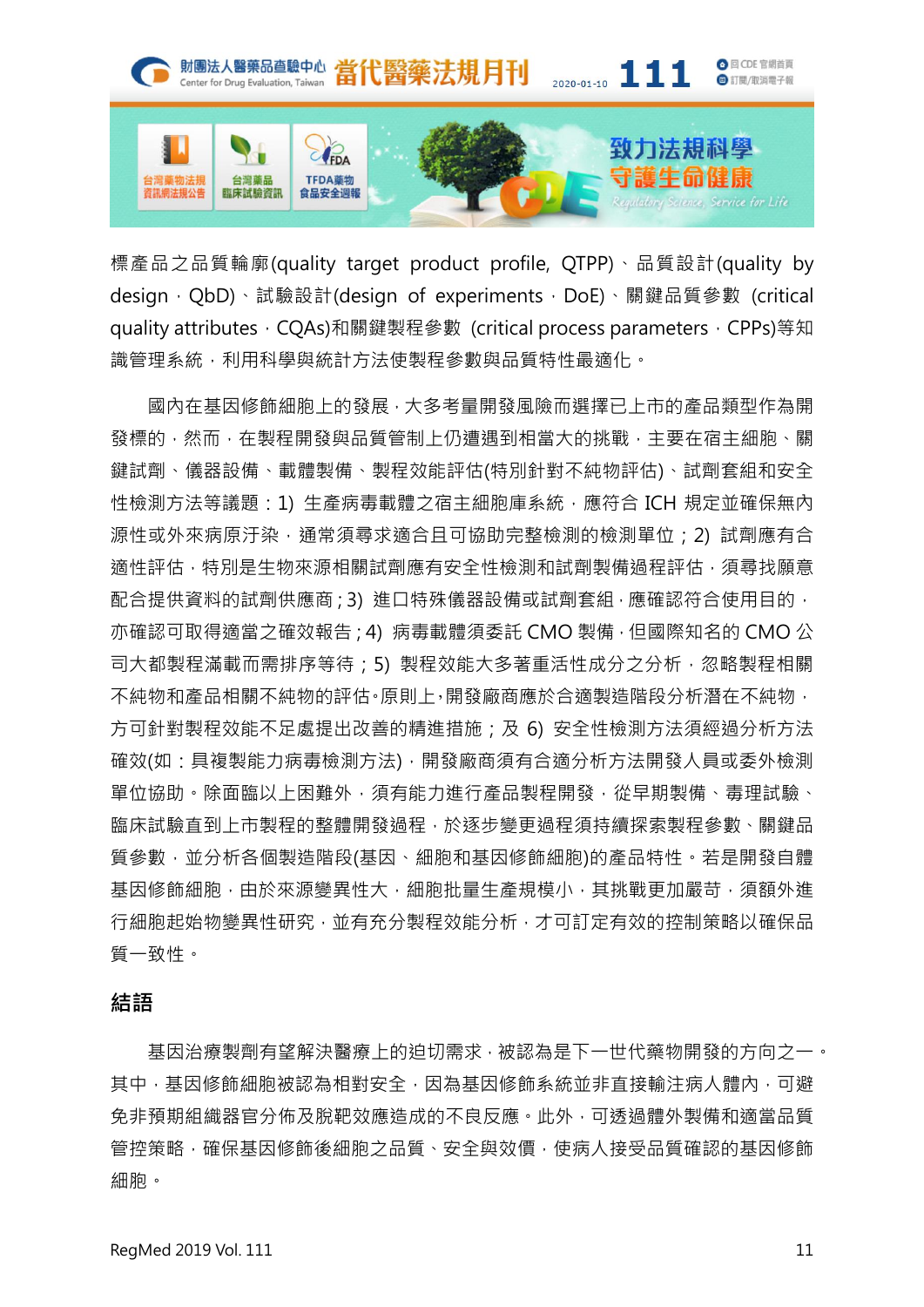

國內要發展此類高技術密集之基因修飾細胞,須視整體開發過程所需之產業微環境 是否可以配合,包括基因修飾技術、關鍵試劑開發、製程開發、分析方法開發和支援系 統等。此外,由於基因修飾細胞產品屬高投資高風險的產品開發,須著眼於開發之基因 修飾細胞是否符合市場需求,並確認具有療效安全之競爭力。

簡而言之,開發過程必須立基於一定科學基礎,確認思考邏輯及研發方向的正確性, 按部就班地進行製程開發與品質檢測,設計適當的藥理和毒理試驗、執行良好控制的臨 床試驗,以及規劃上市過程整體開發策略,才能順利開發基因修飾細胞產品。

# 參考文獻

- 1. Junod SW, Celebrating a milestone: FDA's approval of first geneticallyengineered product. (https://www.fda.gov/media/110447/download)
- 2. Bender E, Regulating the gene-therapy revolution, Nature, 2018 Dec;564 (7735):S20-S22.
- 3. Powell AB et al., Gene-modified, cell-based therapies-an overview, Cytotherapy, 2016 Nov;18(11):1351-1359.
- 4. Yong SB et al., Recent challenges and advances in genetically-engineered cell therapy, J Pharm Investig, 2018 Oct;48(2):199-208.
- 5. Ruella M and Kenderian SS, Next generation chimeric antigen receptor T cell therapy: going off the shelf, BioDrugs, 2017 Dec; 31(6): 473–481.
- 6. Verghese SC et al., S/MAR sequence confers long-term mitotic stability on non-integrating lentiviral vector episomes without selection, Nucleic Acids Res, 2014 Apr;42(7):e53.
- 7. Dunbar CE et al., Gene therapy comes of age, Science, 2018 Jan;359(6372).
- 8. [https://www.fda.gov/vaccines-blood-biologics/cellular-gene-therapy-produ](https://www.fda.gov/vaccines-blood-biologics/cellular-gene-therapy-products/what-gene-therapy) [cts/what-gene-therapy](https://www.fda.gov/vaccines-blood-biologics/cellular-gene-therapy-products/what-gene-therapy). (Last Accessed: 07/25/2018)
- 9. US FDA, Draft guidance for industry: chemistry, manufacturing, and control (CMC) information for human gene therapy investigational new drug applications (INDs), 2018.
- 10. EMA, Reflection paper classification advanced therapy medicinal products,